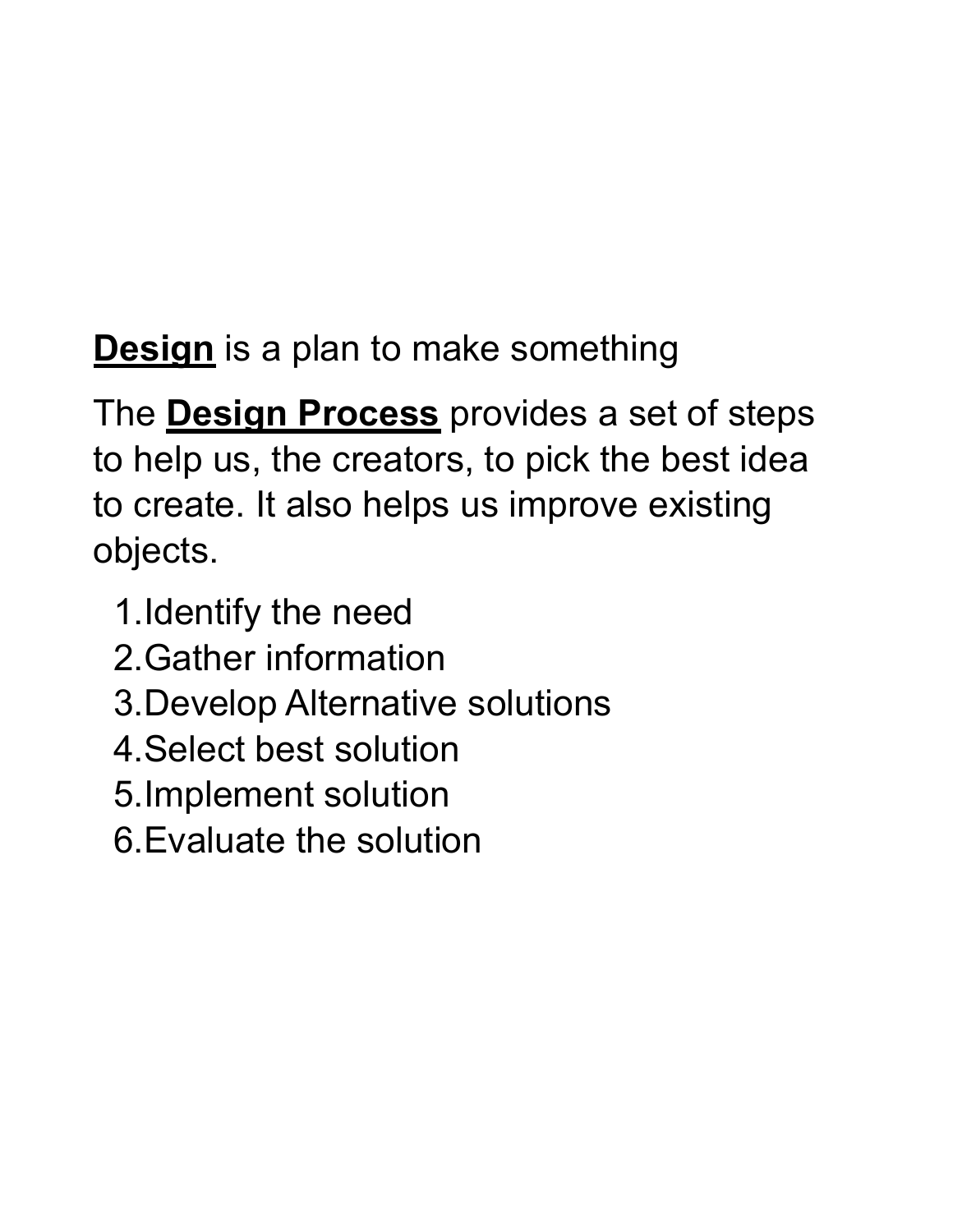## **Do Now-have paper and pencil out to take notes.** Aim- Design Brief

- A Design Brief should help you understand what is needed, your build & creation progress & how you accomplished your end result.
- Include specifications give additional information that must be considered during the design process.
- Sketches of what your planning to build & sketches of modifications you want to make.
- A materials list helps to analyze cost if item goes into production.

What part of the design process is the Design Brief?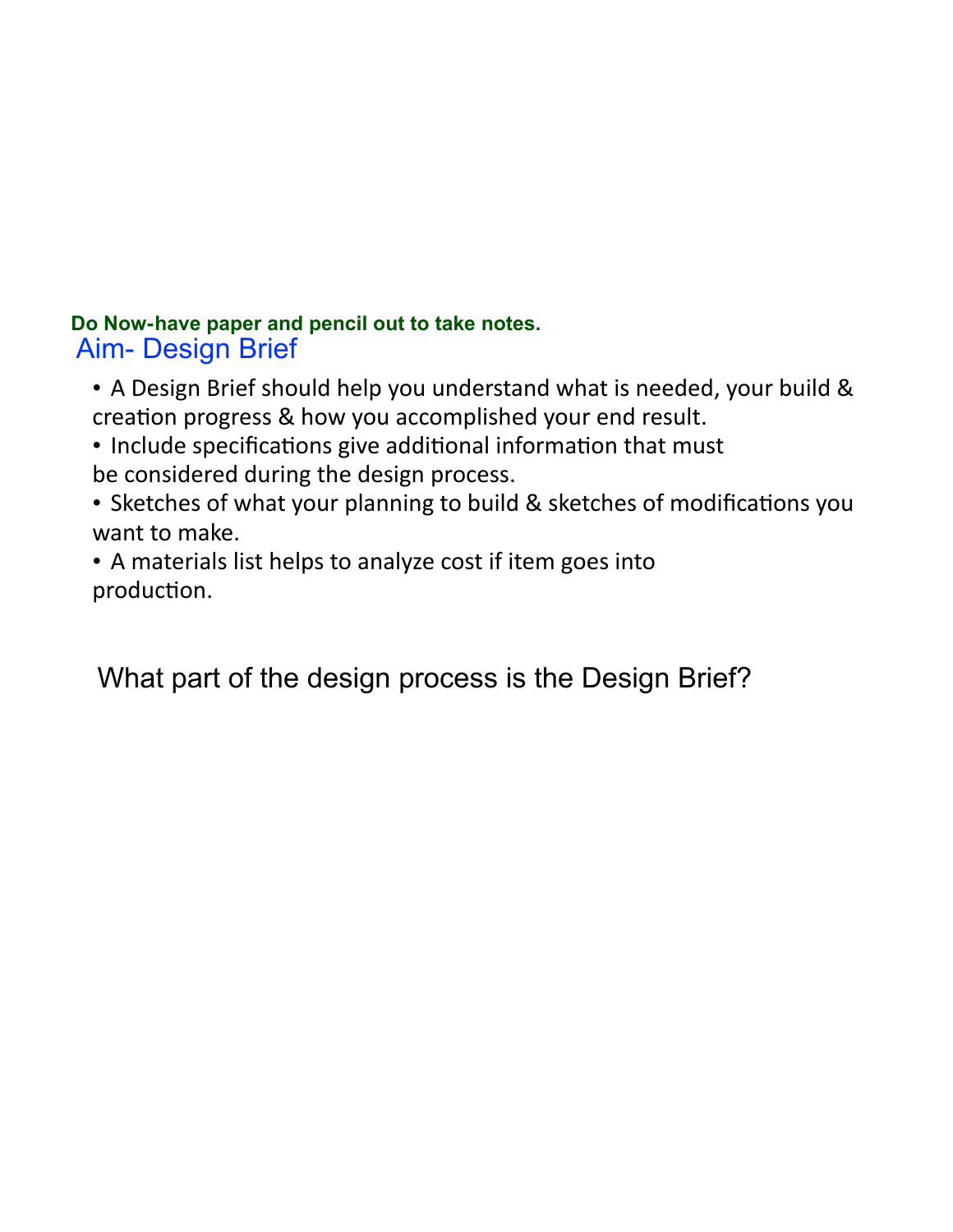## Design Brief